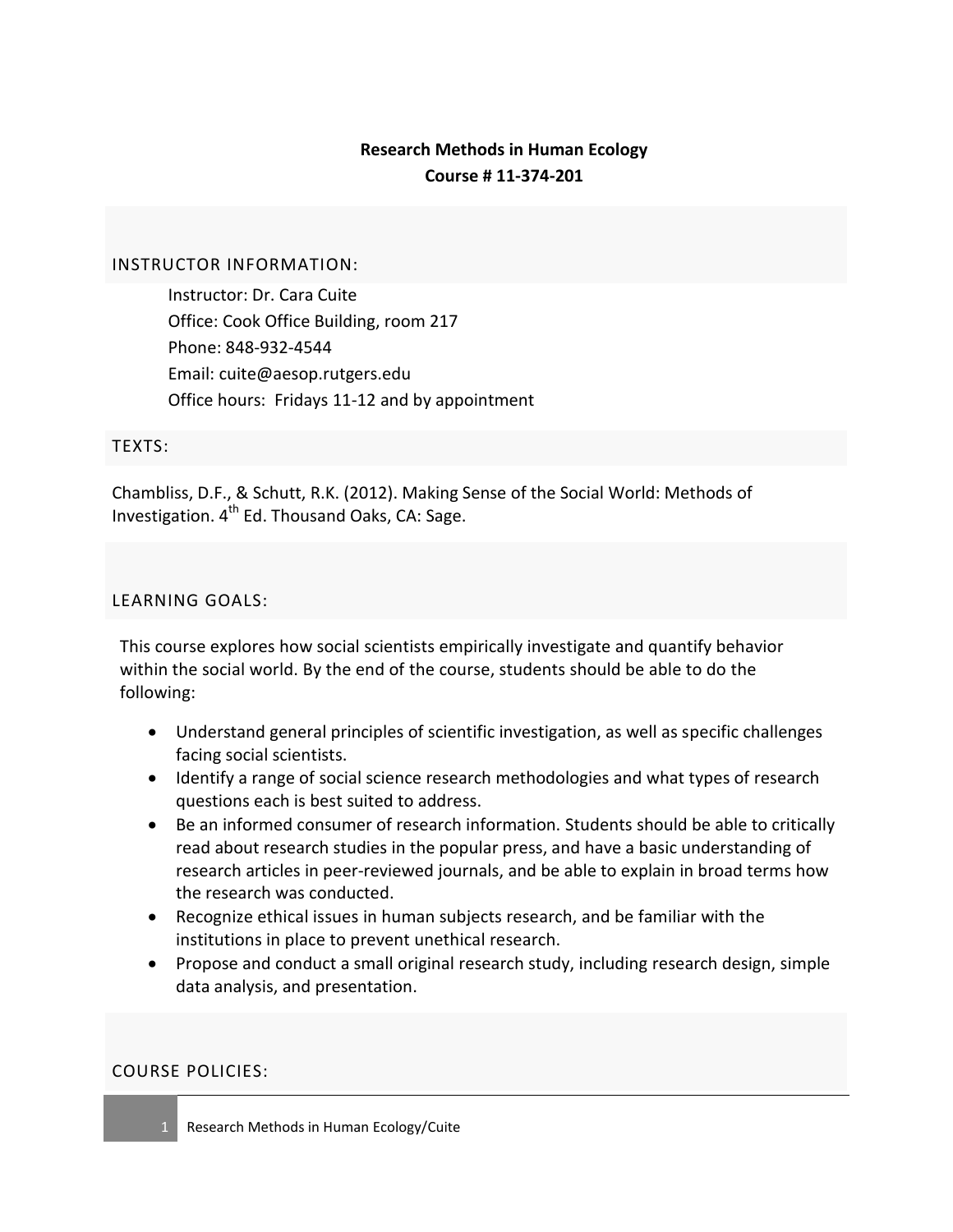**Absences:** I will not be taking attendance in class but absences can count against you in class participation grade. Please use the online reporting system to register any absences.

**Assignments:** Homework and project reports are due by 12:35 PM on the date listed in the syllabus. They must be uploaded to Sakai, **and** a hard copy must be handed to me in class for it to count as complete. Homework and reports that are handed in within 24 hours of the deadline will be marked down by 50%. After 24 hours, I will not accept them, unless you have a documented absence.

**Make up exams:** Make-ups will be given only if there is a documented reason for the absence. Similarly, if you miss a class where there is an in-class assignment, you will receive a 0% unless there is a registered absence in the system.

| Class participation               | 5%  |
|-----------------------------------|-----|
| Homework and in-class assignments | 15% |
| Project report 1                  | 15% |
| Project report 2                  | 15% |
| Exams                             | 25% |
| Final exam                        | 25% |

GRADING

## **SCHEDULE**

Following is a *tentative* schedule of readings, exams, and project deadlines. Any of these may change, depending on how quickly we move through the material. While I will announce all changes in class, PLEASE check the Sakai page to ensure you are up to date.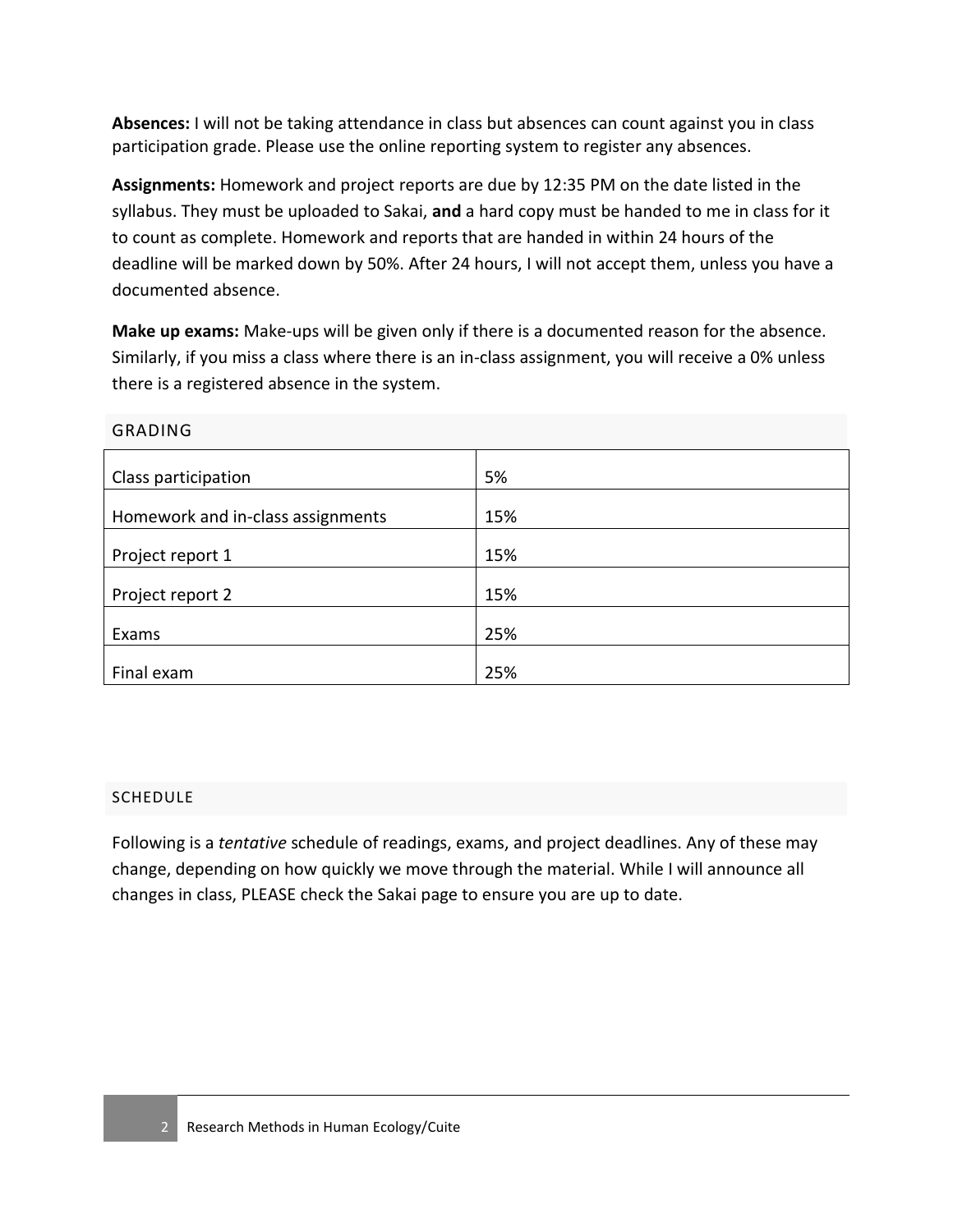| <b>Topic of class</b>                                    | <b>Reading due</b>          | <b>Special instructions</b>                              |
|----------------------------------------------------------|-----------------------------|----------------------------------------------------------|
| Intro to course and research<br>methods                  |                             |                                                          |
| Overview of research                                     | Chapter 1                   |                                                          |
| Processes and problems in<br>social research             | Chapter 2                   |                                                          |
| Ethics in research methods                               | Chapter 3 p 42-56           |                                                          |
| Conceptualization and<br>measurement                     | Chapter 4                   |                                                          |
| Conceptualization and<br>measurement                     | Chapter 4                   |                                                          |
| Sampling                                                 | Chapter 5                   |                                                          |
| Sampling                                                 | Chapter 5                   | Hand out first report<br>instructions                    |
| Review AND observational<br>study;                       | CH 9 only pgs 184-194       |                                                          |
| EXAM 1                                                   |                             | Chapters 1, 2, 3, 4, 5                                   |
| <b>GIS analysis</b>                                      | Chapter 6                   | Lucas Marxen guest lecture                               |
| Causation and experimental<br>design                     | Ch <sub>6</sub>             |                                                          |
| Researching in the library-                              |                             | Meet at Chang library Guest<br>lecturer, Rebecca Gardner |
| Causation and experimental<br>design                     | Ch <sub>7</sub>             | First report due                                         |
| Survey design                                            | Ch <sub>7</sub>             | Library HW due                                           |
| Survey design & elementary<br>quantitative data analysis | Ch <sub>8</sub>             |                                                          |
| Spring break                                             |                             |                                                          |
| Elementary quantitative data<br>analysis                 | Ch 8                        |                                                          |
| Qualitative methods                                      | Ch 9-everything but 184-194 |                                                          |